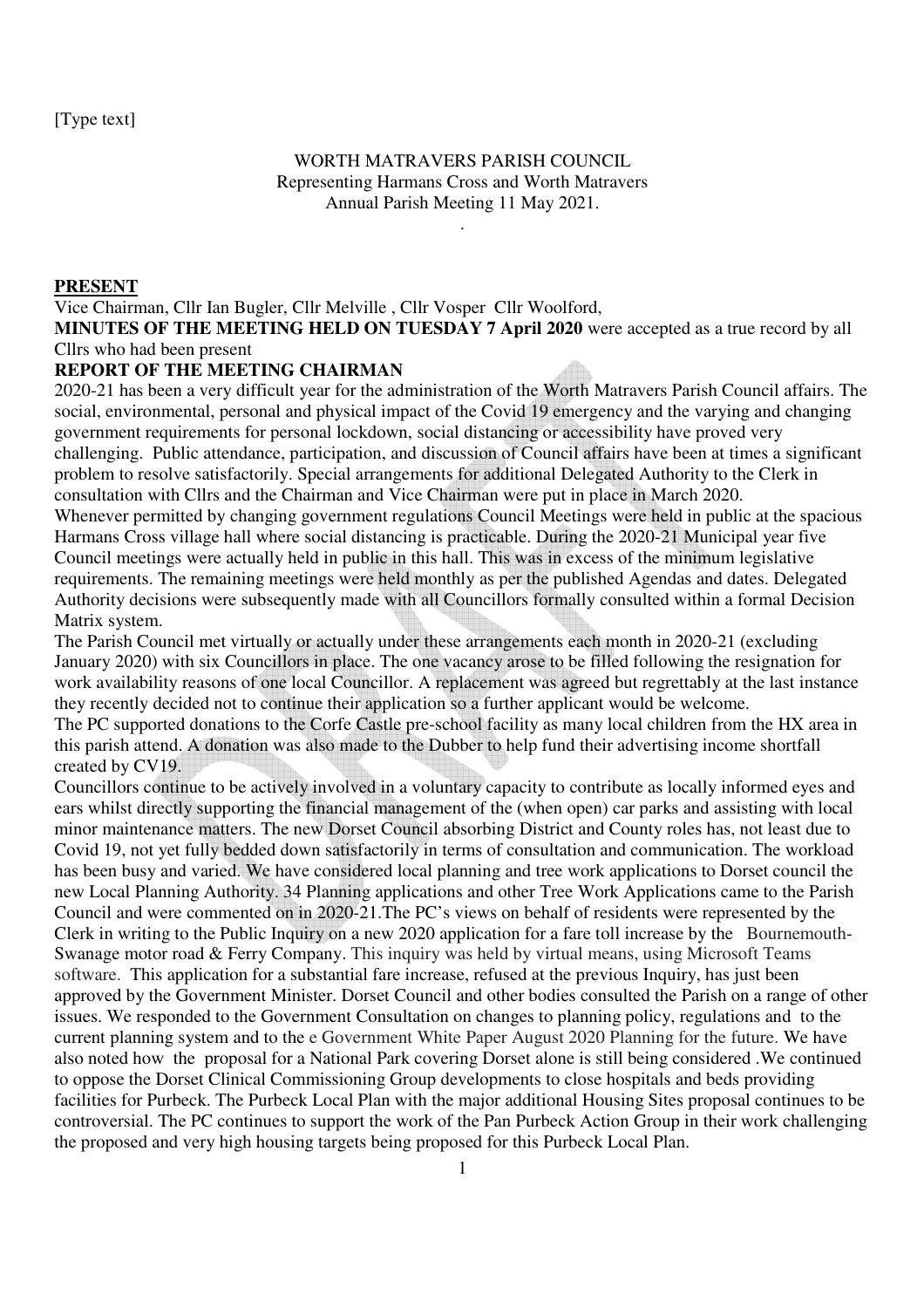## [Type text]

 Cllrs worked on minor repairs and the PC contractors cut back hedges and cleared and cut and patched roadside verges throughout the parish. The CCTV system at the Worth car park was maintained and DC are being funded on maintaining the speed indicator system on the A351 through Harmans Cross The Outline proposal for Worth village playground improvements was accepted and is moving towards detailed implementation in 2021. The PC supported a volunteer proposal for a trial 5 metre wildflower strip in Church fields Worth and this is in progress.

The long running saga of waiting restriction upgrading and maintenance in Worth village is hopefully moving to a conclusion. Substantial work on the Worth Village Centre patched up road surface down from the Square and Compass is hopefully complete and successfully preventing the previous puddling and deterioration. The Waiting Restriction upgrade is finally at a conclusion stage after nearly ten years since the original application. Maintenance funding from the PC of a more comprehensive centre lining proposal is at the subsequent PC meeting for decision.

The village halls at Worth and at Harmans Cross were regrettably closed own under UK Government CV19 requirements for controlling community events and activities. The WM fete and the HX Field day were not held in 2020. We have therefore continued to support through donations the work of the Corfe castle Pre school and the provision of Xmas trees near both village halls.. The PC supports and thanks the voluntary litter picking organisation 'Purbeck Litter free'.

The requirements from CV19 have meant that some virtual Zoom meetings are held and these have not proved very satisfactory for the involvement of this PC. It is hoped real in person meetings will shortly be resumed. These include meetings of the Dorset (Purbeck District) Area Parish and Town Council meetings and regular informal liaison meetings with five East Purbeck Parish and Town Councils.

Once again due to a lot of hard work from Parish Councillors collecting and banking donations from the car parks we are able for the tenth year in a row to set a £NIL precept for 2020-21 being the sole parish or town councils out of 24 in Purbeck to do.

 I would like to thank my vice Chairman Cllr Bugler who is standing in for me at this meeting, as I am away for this reconfigured date, Cllr Melville, and Cllr Mrs Spencer- Duncan, Cllrs Mrs Vosper, and Cllr Woolford on the Parish Council for 2020-2024.

I am pleased that with the support of the Clerk I have been able to fulfil the role of Chairman ably assisted by Cllr Bugler as my Vice Chairman.